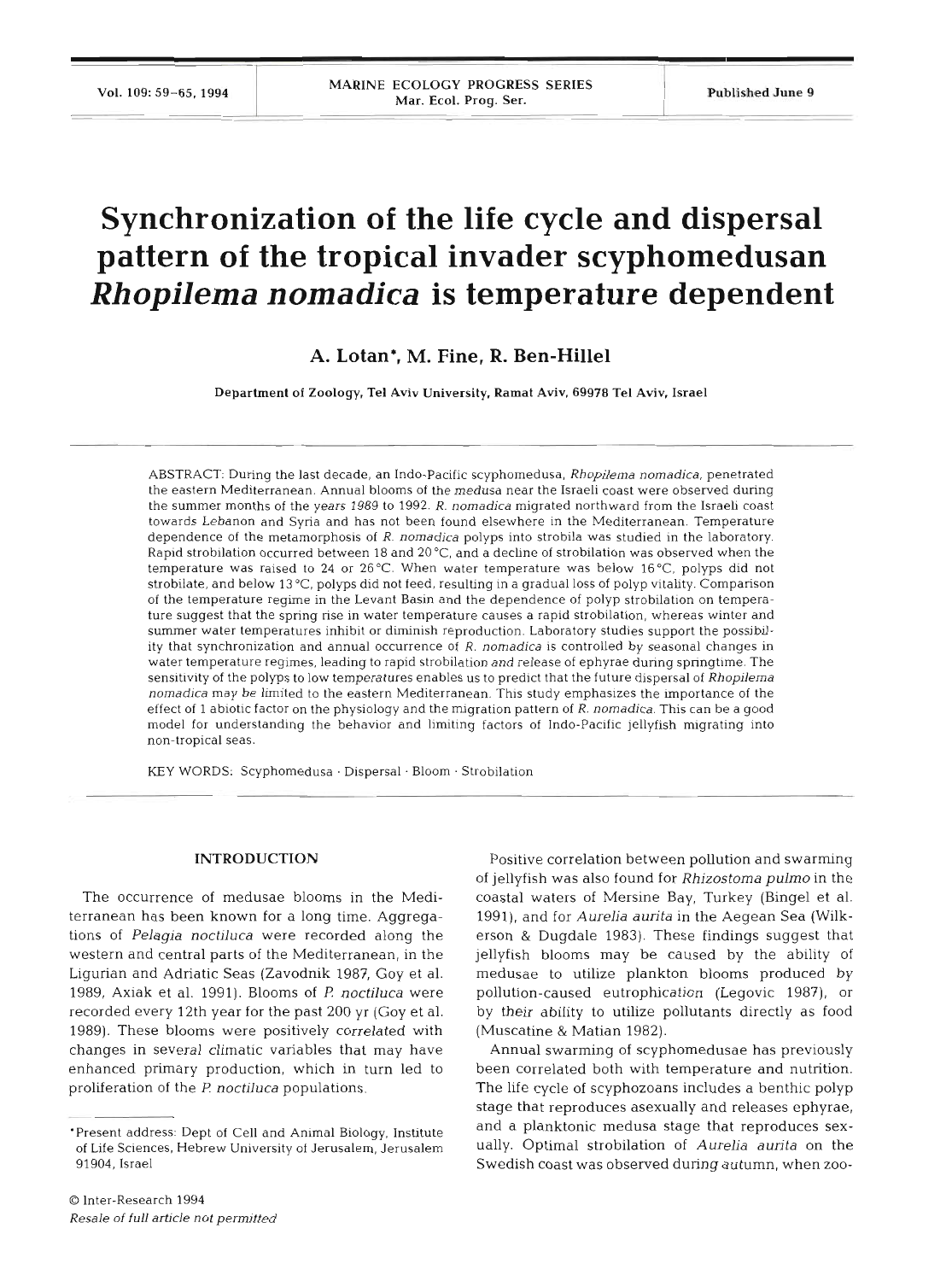plankton biomass peaked (Hernroth & Grondahl 1983, 1985). Strobilation of *Rhopilema esculenta* in China, though dependent on nutrition, was delayed or inhibited when water temperature fell below 15 "C (Chen & Ding 1984, Chen et al. 1985). In a similar manner, onset of strobilation by the Atlantic species *Cyanea* sp. and *Chrysaora quinquecirrha* was triggered by raising the water temperature above 15°C (Calder 1974, Brewer 1989). Temperature thus appears to synchronize the annual appearance of some jellyfish species.

In the eastern Mediterranean, 7 scyphomedusan species were reported from the coasts of Israel, Lebanon, Turkey and Greece (Wilkerson & Dugdale 1983, Galil et al. 1990, Bingel et al. 1991, Lakkis 1991). Large fluctuations in the jellyfish populations were found in the coastal waters of Lebanon during 1971-1986. These fluctuations were related to specific environmental factors that led to increased production of phyto- and zooplankton (Lakkis 1991).

In 1977, several specimens of an Indo-Pacific jellyfish species were observed along the Mediterranean coast of Israel. The species was determined as *Rhopilema nomadica* (Galil et al. 1990). Summer aggregations of this species have been observed along the Israeli coast since 1986. In recent years large aggregations of R. *nomadica,* some reaching 160 000 specimens km-2, were recorded at different localities along the Israeli coast (Lotan et al. 1992). These 'population explosions' of *R. nomadica* have both environmental and economic consequences, including injury to bathers, damage to tourism, and reduced fishing harvests due to clogging of fishing nets (Lotan et al. 1992).

The present study determined the micro- and macrodistribution of *Rhopilema nomadica* in the Mediterranean, specifically aiming to correlate the spatial and temporal occurrence of this species with environmental factors expected to affect its distribution. We conducted surveys and field monitoring of medusae blooms along the Mediterranean coast, and laboratory experiments to determine the effects of temperature on reproduction and vitality of *R. nomadica* polyps. The prognosis for the future dispersal of *R. nomadica* in the Mediterranean and the influence of temperature on invasions of tropical scyphomedusae are discussed.

#### MATERIALS AND **METHODS**

Determination of density and dispersal of the medusae. Monitoring for localized swarms of *Rhopilema nomadica* along the *225* km of the Israeli coast was conducted during May-September 1989. The count was taken at a distance of 1 km offshore. The Israeli coast was divided into 9 sections of 25 km each. In every section, 5 transects were conducted twice a month. The

average number of medusae was calculated from the total of 450 transects examined during this period.

Haifa Bay, located in the northern part of the Israeli coast, was sampled weekly during June of 1989 to May of 1990. The bay was sampled in 3 areas: north, center and south. In each area 3 grids of  $1.8 \text{ km}^2$  were examined. The average number of medusae during this period in Haifa Bay was calculated from the total of 455 transects. Weekly sampling in Haifa Bay was also carried out during June-October for 3 consecutive years (i990 to i992).

The number of medusae along a 1.8 km (1 nautical mile) transect was counted. The boat sailed at a constant speed of 3 m s<sup>-1</sup>. Counting was done from a fixed place at the front of the sampling boat, and the medusae within 10 m of each side of the boat were counted. Dense concentrations of medusae  $(> 2$  specimens m<sup>-2</sup>) were counted under a 1.5 m stick to a depth of ca 2 m. Some *Rhopilema nomadica* were collected by hand nets, and the bell diameter was measured on the boat to the nearest cm (the sample size, N, was 16 to 49 specimens).

In order to determine the full range of distribution of *Rhopilema nomadica* in the Mediterranean Sea, questionnaires including a detailed description and photograph of the medusa were distributed through the auspices of MED POL (Mediterranean Action Plan, United Nations Environment Programme) to marine stations of countries bordering the Mediterranean Sea.

Laboratory experiments **with** polyps. *Rhopilema nomadica* polyps were cultured in aquaria as described in Lotan et al. (1992). The polyps were taken from a stock culture which was kept at a constant temperature of 22"C, with 12 h of illumination per day. Polyps were transferred directly into petri dishes with 30 m1 of filtered seawater. The dishes were maintained under the same light regime, with 12 h of illumination per day, but kept in incubators at different temperatures ranging between 11 and 26°C for a period of 6 wk. Polyps were fed twice a week with newly hatched nauplu of *Artemia* sp. (Sanders Brine Shrimp Eggs), and after 12 h the remnants of the *Artemia* were removed, keeping the same water. Three replicate series of petri dishes, each containing 8 polyps, were tested for each temperature. Survival, polyp strobilation and ephyrae released were recorded. For each parameter mean  $\pm$  SD was calculated. Percentage of polyp strobilation at different temperatures were arc-sine transformed and compared by using l-way ANOVA followed by the *a posteriori* test (Sokal & Rohlf 1969).

Mean temperatures in the Mediterranean. Data on mean winter Mediterranean water temperatures are from the Master Generalized Digital Environmental Model (Naval Oceanographic Office 1989). Data on mean Israeli coastal temperatures (measured dunng 1947 to 1968) are from Oren & Hornung (1972).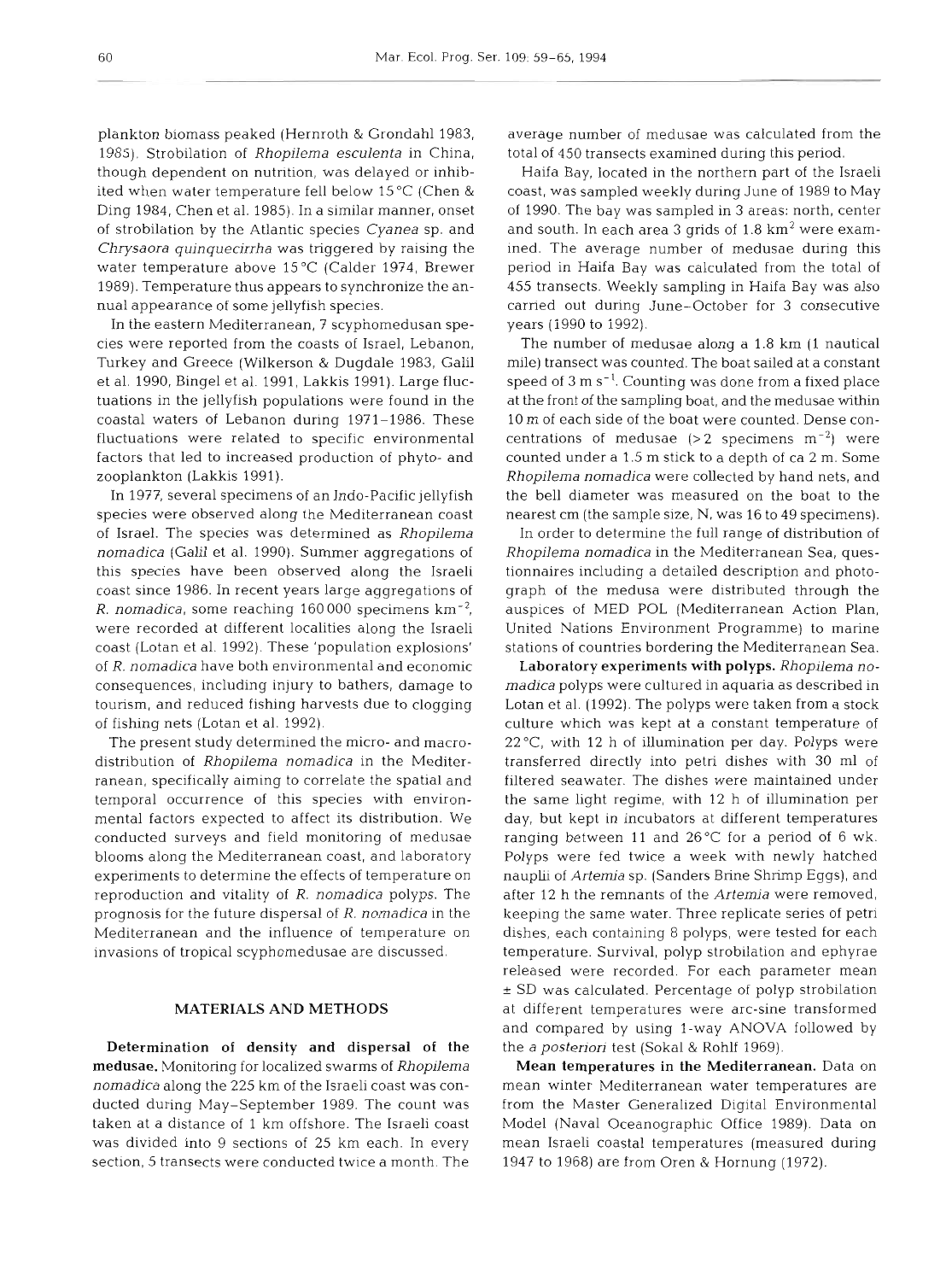### RESULTS AND DISCUSSION

## Annual occurrences of *Rhopilema nomadica* along the Israeli coast

Study of the distribution pattern of *Rhopilema nomadica* along the coast of Israel was conducted during summer 1989. Significant accumulations of the medusa were observed in the northern region of Israel, and the highest concentration was monitored at Haifa Bay (Fig. 1). This high aggregation could be a result of current regimes and water movements (Zavodnik 1987). or of a high concentration of nutrients in Haifa Bay (Wilkerson & Dugdale 1983).

Aggregation of *Rhopilerna nomadica* in Haifa Bay was studied for an entire year in 1989-1990. Dense aggregations of the jellyfish were observed during the summer (Fig. 2). The highest concentrations were counted during July and August. The large standard deviation (Fig. 2) was due to differences in local concentrations of medusae in the north, center and south of Haifa Bay as described in Lotan et al. (1992), and was not related to changes in the total number of jellyfish during July and August.

Summer aggregation of *Rhopilema nomadica* was studied in Haifa Bay during the years 1989 to 1992 (Table 1). Concentrations of jellyfish during these years showed little variation. High similarity in date of initial occurrence, always in the second half of June, was observed. The population peaked at the beginning of August (see Fig. 2), and the last specimens were seen between September and November.

## Strobilation and vitality of *Rhopilema nomadica*  polyps under different temperature regimes

The similarity of occurrence and bell diameter of *Rhopilema nomadica* during *4* consecutive years suggests the presence of a strong controlling mechanism



Fig. 1. *Rhopilema nomadica.* Occurrence during the summer of 1989. The abscissa represents 225 km of the Israeli coast. Each square represents an average of 10 transects



Fig. 2. *Rhopilema nomadica.* Concentration in Haifa Bay during June 1989 to May 1990.  $N = 455$  transects

which synchronizes the population dynamics of this species. Nutrient enrichment and temperature are the 2 most important factors previously shown to be implicated in synchronization of jellyfish populations. Large nutrient enrichment and high primary production occurs in Haifa Bay during the winter (Azov 1991), when few jellyfish were recorded (see Fig. 2). Therefore, temperature as a controlling factor in strobilation was tested. The temperature regimes selected for incubation of the polyps reflected both the temperature range prevailing in the Mediterranean and its duration. The minimum winter temperature is 11 "C in the Adriatic Sea, and the maximum summer temperature is 28.5 "C in the Levant Basin (Eastern Mediterranean). The ability of polyps to survive different temperatures as well as the influence of these temperatures on asexual reproduction were examined.

Polyps were incubated for 6 wk at constant temperatures ranging between 11 and 26°C. All the polyps survived during the experiment, except polyps which were incubated at temperatures less than 13 "C. Polyps maintained at temperatures between 11 and 13°C for a period of 2 wk did not feed, and some polyps lost their vitality. These polyps became white or transparent and shrank to less than 25% of their original size. This result is similar to that reported by Chen et al. (1985) for *Rhopilema esculenta.* 

Polyps kept at 14 or 16°C showed minimal strobilation throughout the 6 wk period of the incubation experiment (Fig. 3a). Strobilations increased significantly  $(p < 0.001)$  when the polyps were subjected to a temperature of 18°C. Further elevation of the temperature reduced the time lag before onset of strobilation from 6 to 8 d at  $18\text{ °C}$  to 4 to 6 d at  $22\text{ °C}$ , but did not increase the percentage of strobilating polyps (see Fig. 3a). Strobilation peaked between 18 and  $22^{\circ}$ C; at these temperatures more than 50% of the polyps were strobilated. Further increases of the tem-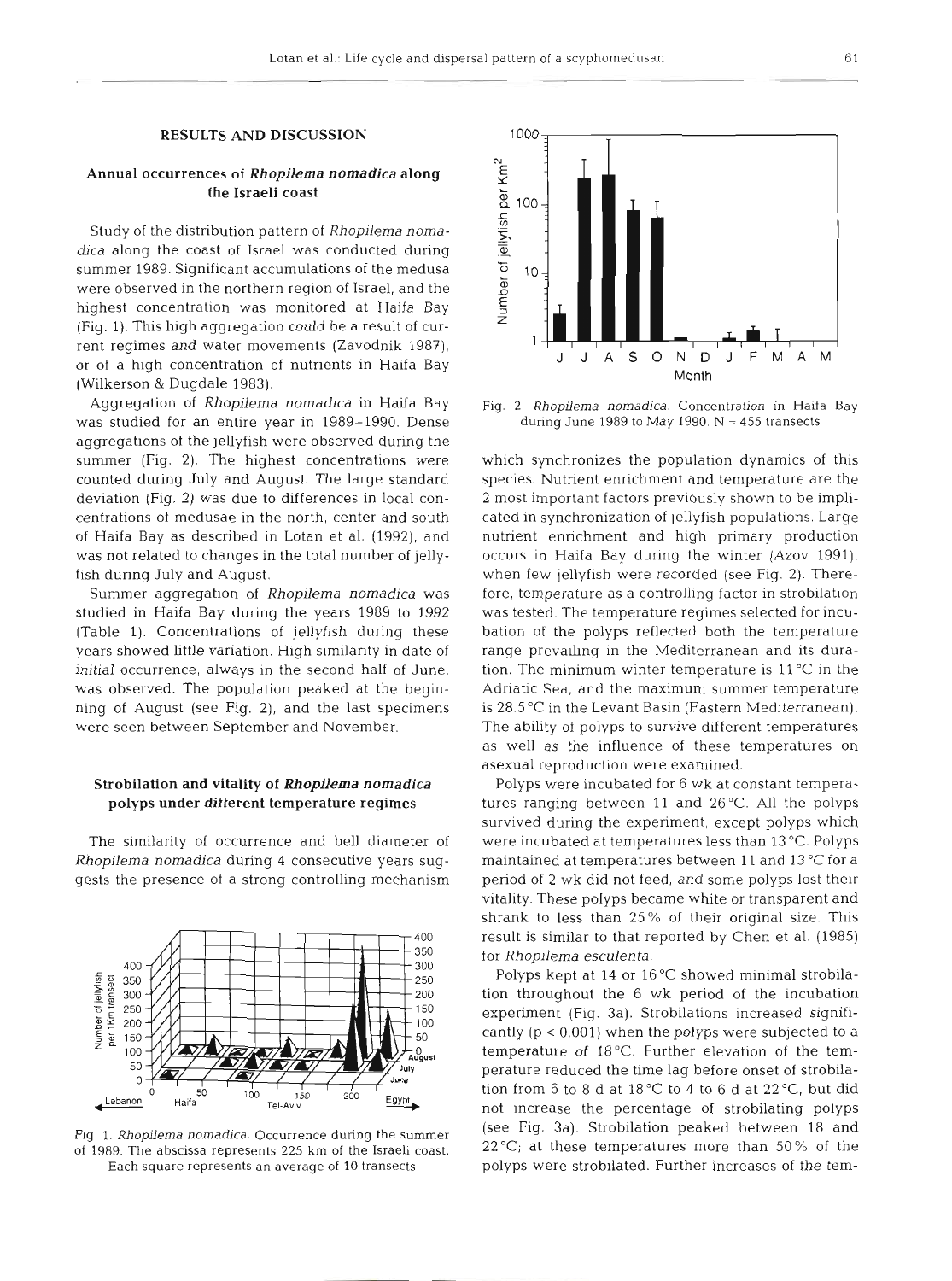Table **1.** Rhopilema nomadica. Population densities, size and o Haifa Bay, Israel

| Year | Mean size (cm)<br>$\pm$ SD $(N)^d$ | Population density<br>$(no. \times 10^3 \text{ km}^{-2})$ | Date of first<br>observation | Date of last<br>observation |
|------|------------------------------------|-----------------------------------------------------------|------------------------------|-----------------------------|
| 1989 | $19.0 \pm 7.0$ (49)                | $165 \pm 46$                                              | 27 June                      | 12 November                 |
| 1990 | $16.0 \pm 3.0$ (16)                | $140 \pm 20$                                              | 21 June                      | 13 September                |
| 1991 | $19.0 \pm 5.0$ (20)                | $102 \pm 20$                                              | 24 June                      | Not detected                |
| 1992 | $24.0 \pm 7.0$ (18)                | $152 \pm 70$                                              | 27 June                      | 2 September                 |



Fig. **3.** Rhopilema nomadica. (a) Polyp strobilation under different temperature regimes. Black bars: percentage of polyps that entered into strobilation within 6 to **10** d. Shaded bars: percentage of polyps that began a second strobilation after 24 to **40** d. (b) Number of released ephyrae under different temperature regimes. Black bars: Average number of ephyrae released at the first strobilation **(6** to 10 d). Shaded bars. Average number of ephyrae released at the second strobilation **(24** to **40** d). Results are the mean value of **3** replicates, each with **8** polyps at each temperature

perature to 24 or 26 $\degree$ C significantly decreased  $(p < 0.001)$  strobilation rates (Fig. 3a). Under favorable temperature and nutritional conditions, polyps of *Rhopilema nomadica* enter second and even third strobilations (Lotan et al. 1992, Fig. 3a). The percentage of strobilating polyps and the number of released ephyrae decreased in the second strobilation (Fig. 3). All these results show dependence of polyp metamorphosis and reproduction on temperature.

The success of asexual reproduction is dependent not only on the strobilation process, but also on the number of ephyrae released (Hernroth & Grondahl 1983). A maximum of 5 or 6 ephyrae are formed per strobila of *Rhopilema nomadica* under optimal conditions (Lotan et al. 1992). Water temperatures did not change the number of the ephyrae produced by each polyp during the first strobilation (Fig. 3b). Therefore these results indicate that the strobilation process, rather than the number of the ephyrae on each polyp, is controlled by the water temperature.

The Israeli coastal shelf is characterized by high water temperature in the summer (25 to 28.5 "C, June to October) followed by a significant decrease during winter  $(16\,^{\circ}\text{C}, \text{March})$ . A quick warming of coastal waters occurs during spring (18 to 20°C, April) (Oren & Hornung 1972, Fig. 4). The laboratory findings suggest that strobilation in the field should be inhibited by low winter temperatures and that the rise in temperatures during the spring should trigger the onset of synchronous strobilation in the polyps. Release of ephyrae within a short period at the beginning of spring (Fig. 4) would then explain the synchronous annual aggregation bloom of the medusae in July-August. This is based on the assumption that ephyrae released from polyps during spring (diameter of 2 mm, Lotan et al. 1992), develop into mature medusae of 170 mm within 3 mo (see Table 1). This assumption is supported by findings on rapid growth in other jellyfish species. For example, *Aurelia aunta* in the Kiel Fjord grow from 2 mm ephyrae to 156 mm medusae in 3 mo (April to July) (Moller 1980); and *Chrysaora quinquecirrha* in the laboratory increased in size at a rate of 10 % d-' (Larson 1986). *Cyanea* sp. in the Niantic River doubled in size in only 12 d (Brewer 1989).

# Distribution of *Rhopilema nomadica* in the eastern Mediterranean

*Rhopilema nomadica* was first reported along the Israeli Mediterranean coast in 1977. Ten years later, large aggregations of this jellyfish were a familiar sum-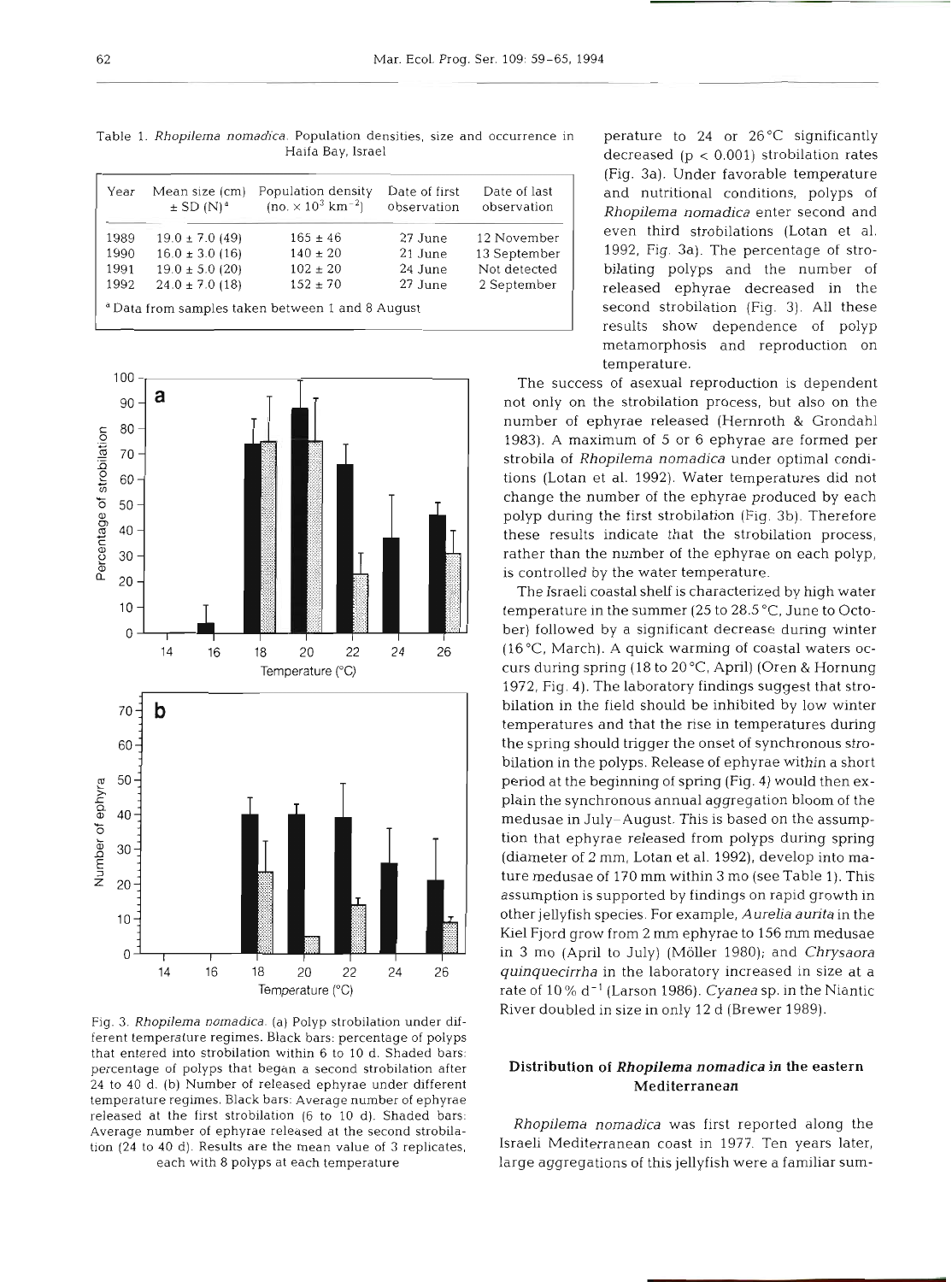

Fig. 4. Suggested model for the summer bloom of **Rhopilema**  nomadica, showing time of strobilation. Curve represents surface water temperature during the year along the Israeli coast (Oren & Hornung 1972)

mer phenomenon. *R. nomadica* was not reported during the same period near the Lebanese and the Turkish coasts. This raises the question of whether migration of R. *nomadica* is limited to the Israeli coastline, or whether it is spreading into other parts of the Mediterranean.

We attempted to verify the macrodistribution of *Rhopilema nomadica* by obtaining data, using detailed questionnaires, from marine stations along the Mediterranean. Responses to this questionnaire were received from 70 % of the countries, providing at least 1 detailed answer (see Table **2).** Negative answers concerning any records of *Rhopilema nomadica* were received from all the countries surrounding the western basin of the Mediterranean, the Turkish coast, Cyprus, and the Aegean Sea, as well as the Egyptian coastline.

in Syria, as compared with  $1.6 \times 10^5$  in Israel). Aggregations of *Rhopilema nomadica* have been observed along the coasts of Lebanon since the summer of 1988 (Lakkis & Zeidane 1991). By 1991, the estimated population size in Lebanon was equal to that of Haifa Bay (see Table **3).** Aggregation of *R. nomadica*  has also been observed in the coastal waters of Syria (based on the answer to the questionnaire from Tichreen University at Lattakia). However, the population density of R. *nomadica* along the Syrian coast D J F M A M J J A S O during 1991 was lower than the densities observed<br>Month mear the Israeli and Lebanese coasts  $(5.7 \times 10^3 \text{ km}^{-2})$ near the Israeli and Lebanese coasts (5.7  $\times$  10 $^3$  km $^{-2}$ 

> A total of 500 km of coastal water was colonized by the medusa during a 14 yr period (Fig. 5). The direction of medusa dispersal is from south to north, and the jellyfish is probably transported northwards by the prevailing counterclockwise currents of the southeastern Mediterranean (Almagor & Hall 1984). The continental margin of southern Israel and Egypt is regarded as the northeastern extension of the Nile Delta, and is characterized by sandy sediments **(Al**magor & Hall 1984). Therefore, the absence of *Rhopilema nomadica* from the coastal waters of Egypt might be due to the lack of sufficient rocky substrates necessary for polyp settlement. The absence of *R. nomadica*  from the coastal waters of Cyprus (less than 180 km from Lebanon), may indicate that deep water acts as a barrier to the continuous dispersal of the medusa.

| Institution                                                         | Locality               | Winter temperature $(^{\circ}C)$ | Occurrence |
|---------------------------------------------------------------------|------------------------|----------------------------------|------------|
| Muséum National d'Histoire Naturelle, Paris, France                 | Ligurian Sea           | 12.7                             |            |
| Marine Laboratorio E Pesca, Fano, Italy                             | Adriatic Sea           | 12.3                             |            |
| Instituto Scienze Ambientali Marine,<br>Universita di Genova, Italy | Genoa                  | 13.7                             |            |
| Center of Marine Research, Rovinj, Croatia                          | Adriatic Sea           | 12.7                             |            |
| University of Valletta, Valletta, Malta                             | Central Mediterranean  | 16.0                             |            |
| National Center for Marine Research.                                | Ionian Sea             | 14.2                             |            |
| Athens, Greece                                                      | Aegean Sea             | 14.5                             |            |
|                                                                     | Levantine Sea          |                                  |            |
|                                                                     | Crete Sea              |                                  |            |
|                                                                     | Libyan Sea             |                                  |            |
| Department of Fisheries, Nicosia, Cyprus                            | Levantine Sea          | 16.5                             |            |
| MED POL (pers. comm.), Bingel (1991); Turkey                        | Levantine Sea          | 16.0                             |            |
| Marine Research Institute, Tichreen University,<br>Lattakia, Syria  | Eastern Mediterranean  | 16.7                             |            |
| Marine Research Center, Jounieh, Lebanon                            | Eastern Mediterranean  | 16.7                             |            |
| Tel Aviv University, Tel Aviv, Israel                               | Eastern Mediterranean  | 16.7                             |            |
| Faculty of Science, Alexandria, Egypt                               | Southern Mediterranean | 17.0                             |            |

Table 2. Rhopilema nomadica. Occurrence throughout the Mediterranean in 1992. Data based on responses of the institution Listed to a questionnaire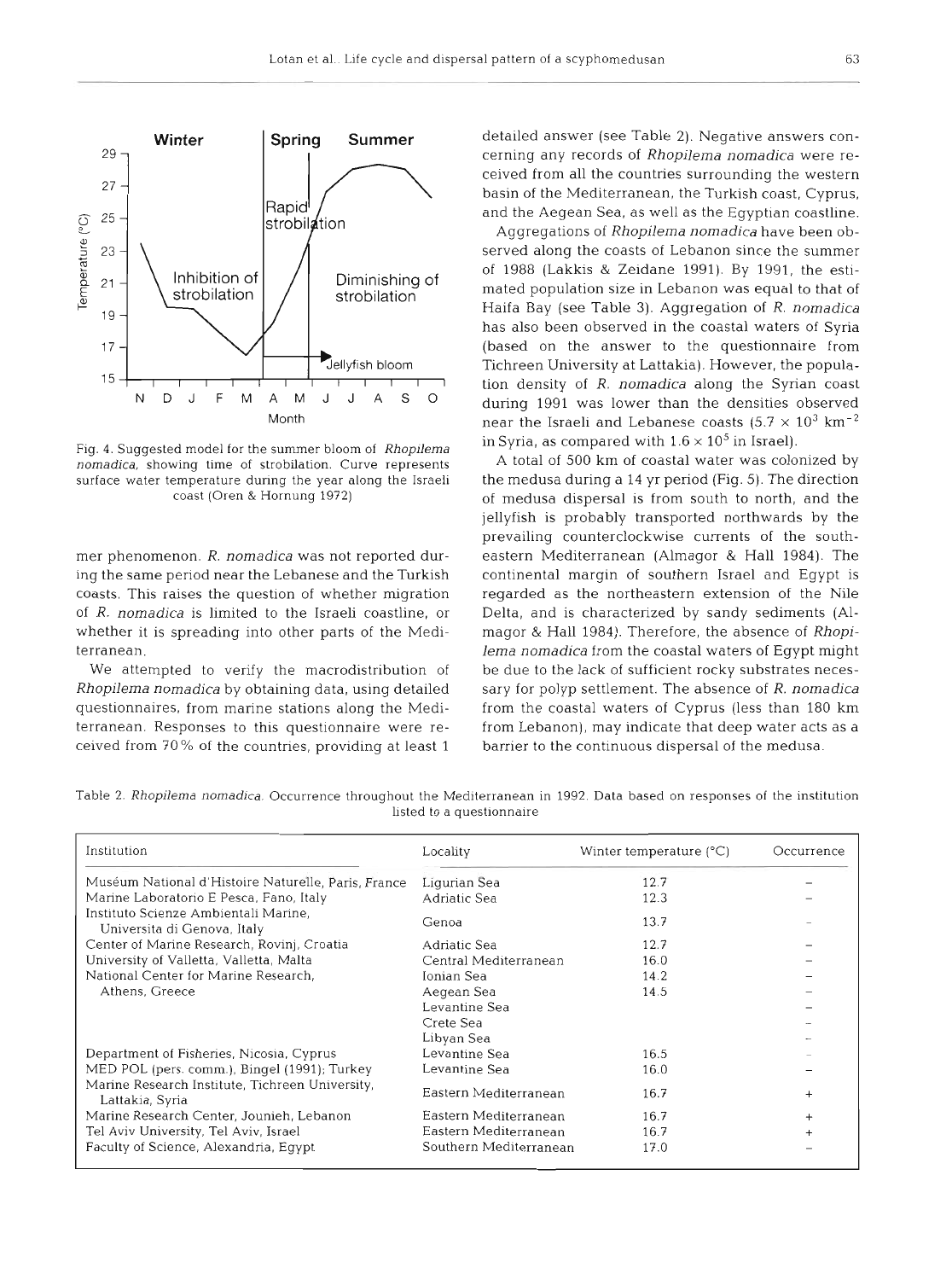Table 3. Chronology of range extension of Rhopilema nornadica was described by Carlton (1985). The dispersal

| Year                                                                                                        | Locality | Event                                                                                                                                                                       | Density                            |  |
|-------------------------------------------------------------------------------------------------------------|----------|-----------------------------------------------------------------------------------------------------------------------------------------------------------------------------|------------------------------------|--|
| 1977                                                                                                        | Israel   | First report <sup>a</sup>                                                                                                                                                   | Few individuals                    |  |
| 1986                                                                                                        | Israel   | Large aggregations <sup>b</sup>                                                                                                                                             | Not detected                       |  |
| 1989                                                                                                        | Israel   | Large aggregations <sup>c</sup>                                                                                                                                             | $1.6 \times 10^5$ km <sup>-2</sup> |  |
| 1988                                                                                                        | Lebanon  | First report <sup>d</sup>                                                                                                                                                   | Not defected                       |  |
| 1991                                                                                                        | Lebanon  | Large aggregations <sup>d</sup>                                                                                                                                             | $10^6$ km <sup>-2</sup>            |  |
| 1991                                                                                                        | Syria    | Northernmost limit <sup>e</sup>                                                                                                                                             | $5.7 \times 10^3$ km <sup>-2</sup> |  |
| <sup>a</sup> Galil et al. (1990)<br><sup>b</sup> Reports in the<br>popular press<br>$c$ Lotan et al. (1992) |          | <sup>d</sup> Lakkis & Zeidane (1991), and answers to<br>the questionnaire of MED POL (see Table 2)<br><sup>e</sup> Answers to the questionnaire of MED POL<br>(see Table 2) |                                    |  |

low waters are expected to be the main barrier to range water (Carlton 1985, Lotan et al. 1992). However, at extension of *Rhopilema nomadica* westward beyond present, the dispersal pattern of the new colonies of Greece (Table 2). Jellyfish migration by ballast water medusae is restricted to areas in which water tempera-



Fig 5. Rhopilema nomadica. Northward migration along the eastern Mediterranean, during the years 1977 to 1991. Dates in brackets represent the first record of  $R$ . nomadica from the Israeli and Lebanese coasts. Large aggregations of the medusae have been observed near the Israeli coast since the summer of 1989, while the same densities appeared on the Lebanese coast only in 1991 (10<sup>6</sup> specimens km<sup>-2</sup>). Smaller aggregations of the medusae  $(10^3 \text{ specimens } km^{-2})$  were

counted north of Lebanon in Syria. N.D.: not detected

of R. *nomadica* through ballast water to the southwestern parts of the Levant Basin (Libya, Egypt), where temperature conditions are appropriate, may eventually occur despite the anticlockwise current along the Levant coast.

A detailed survey of ballast water migrations has revealed colonization by Indo-Pacific scyphomedusae into areas with temperate climate, whereas no representatives of this group have yet been recorded migrating from the Indo-Pacific to cold water seas (Carlton 1985). In a similar manner, 2 Indo-Pacific scyphomedusae have colonized the Levant Basin (Galil et al. 1990). The ephyra or scyphistoma stages of the

Based on this study, low winter temperatures in shal- jellyfish life cycle enable such migrations via ballast tures resemble those of the Indo-Pacific. Therefore, we suggest water temperature as a universal limiting factor for migration of Indo-Pacific scyphomedusae into non-tropical seas.

> Acknowledgements. Special thanks to Dr G. P. Gabrielides from UNEP for his help with the coordination of the questionnaire and to all the scientists who answered it. We thank Mr M. Fainzilber and Dr R. Lotan for their comments on the man-35<sup>o</sup> uscript and the Israel Oceanographic & Limnological Research, National Institute of Oceanography for their technical assistance Finally we thank **3** anonymous reviewers for their helpful and constructive comments. This work has been partially supported by the UNEP Mediterranean Action Plan and by the Israeli Ministry of the Environment.

#### LITERATURE CITED

- Almagor, G., Hall, J. K. (1984). Morphology of the Mediterranean continental margin of Israel. Isr. Geol. Surv. Bull. 77: 1-31
- Axiak, V., Galea, C., Schembri, P. J. (1991). Coastal aggregations of the jellyfish Pelagia noctiluca (Scyphozoa) in Maltese coastal waters during 1980-1986. In: Jellyfish blooms in the Mediterranean. Proceedings of the **I1** Workshop on Jellyfish in the Mediterranean Sea. Map Technical Reports Series no. 47. UNEP, Athens, p. 32-40
- Azov, Y (1991). Eastern Mediterranean a marine desert? Mar. Pollut. Bull. 23: 225-232
- Bingel, F., Avsar, D., Gucu, A. C. (1991). Occurrence of jellyfish in Mersin Bay. 1n:Jellyfish blooms in the Mediterranean. Proceedings of the I1 Workshop on Jellyfish in the Mediterranean Sea. Map Technical Reports Series no. 47. UNEP, Athens, p. 65-71
- Brewer, H. R. (1989). The annual pattern of feeding, growth, and sexual reproduction in Cyanea (Cnidaria: Scyphozoa) in the Niantic River Estuary, Connecticut. Biol. Bull. 176: 272-281
- Calder, D. R. (1974). Strobilation of the sea nettle, Chrysaora quinquecirrha, under field conditions. Biol. Bull. 146: 326-334